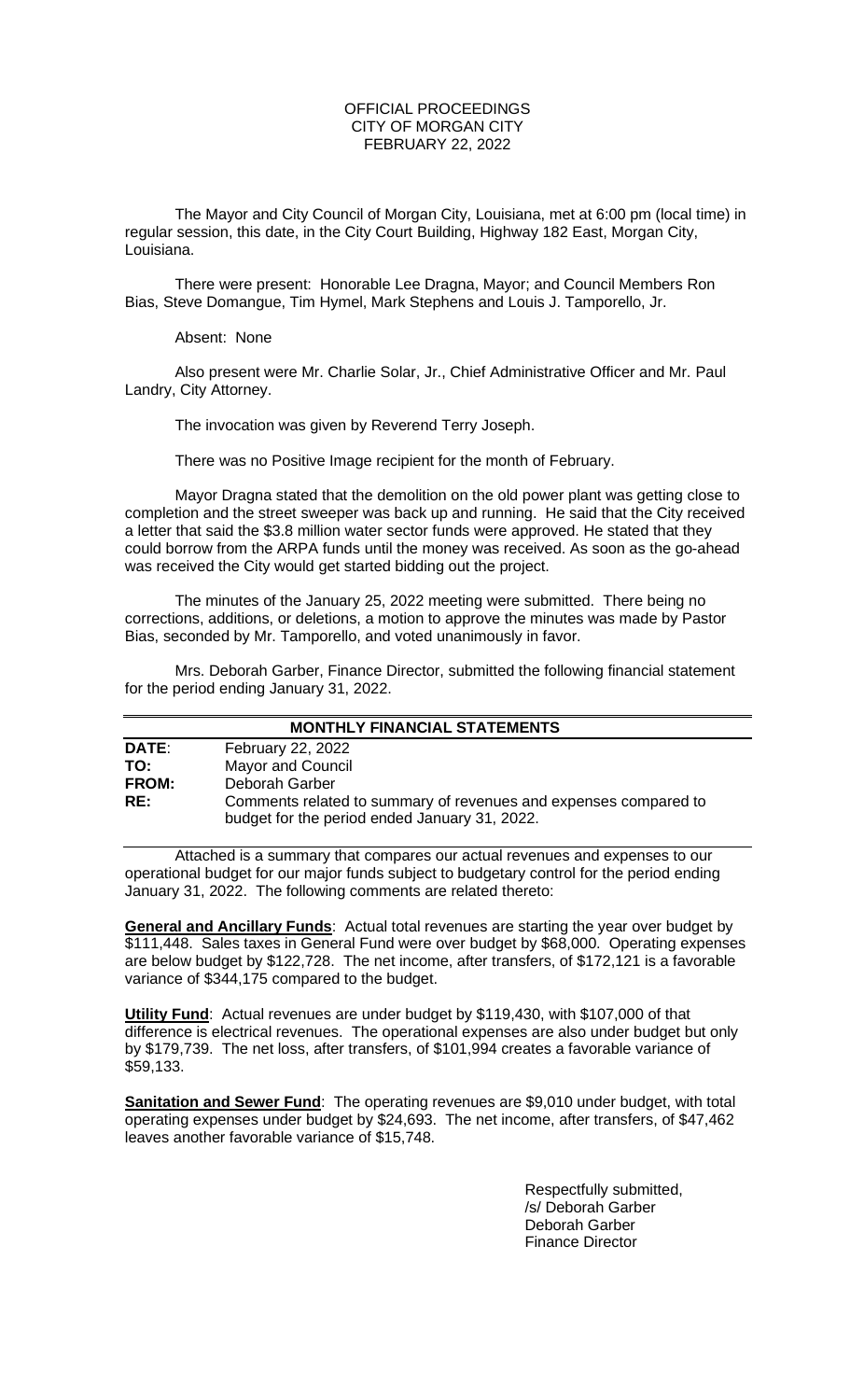# **CITY OF MORGAN CITY CONSOLIDATED STATEMENT**

Actual Revenues and Expenses Compared to Budget Period Ended January 31, 2022

|                                           | <b>JANUARY</b><br>2022 | <b>JANUARY</b><br>2022 |                 |
|-------------------------------------------|------------------------|------------------------|-----------------|
| <b>GENERAL AND ANCILLARY</b>              |                        |                        |                 |
| <b>FUNDS</b>                              | <b>ACTUAL</b>          | <b>BUDGET</b>          | <b>VARIANCE</b> |
| <b>REVENUES</b>                           |                        |                        |                 |
| <b>General Fund</b>                       | 616,736                | 539,538                | 77,198          |
| <b>Recreation Fund</b>                    | 556                    | 1,008                  | (452)           |
| <b>Library Fund</b>                       | 1,100                  | 1,126                  | (26)            |
| <b>Auditorium Fund</b>                    | 2,176                  | 3,008                  | (832)           |
| Lake End Park Fund                        | 93,499                 | 57,938                 | 35,561          |
| <b>State Prisoner Fund</b>                | 25,592                 | 31,875                 | (6, 283)        |
| <b>Total Revenues</b>                     | 714,067                | 602,619                | 111,448         |
| <b>EXPENSES-OPERATIONAL</b>               |                        |                        |                 |
| <b>General Fund</b>                       | 773,421                | 829,411                | (55,990)        |
| <b>Recreation Fund</b>                    | 22,933                 | 32,324                 | (9, 391)        |
| <b>Library Fund</b>                       | 5,400                  | 11,603                 | (6,203)         |
| <b>Auditorium Fund</b>                    | 32,028                 | 40,734                 | (8,706)         |
| Lake End Park Fund                        | 56,039                 | 76,370                 | (20, 331)       |
| <b>State Prisoner Fund</b>                | 45,458                 | 67,564                 | (22, 106)       |
| <b>Total Expenses</b>                     | 935,279                | 1,058,007              | (122, 728)      |
| <b>TRANSFERS</b>                          |                        |                        |                 |
| <b>Transfers from Funds</b>               | 393,333                | 283,333                | 110,000         |
| <b>Transfers to Funds</b>                 | 0                      | 0                      | 0               |
|                                           |                        |                        |                 |
| <b>Net Transfers</b>                      | 393,333                | 283,333                | 110,000         |
| <b>EXCESS NET OF TRANSFERS</b>            | 172,121                | (172, 054)             | 344,175         |
| <b>UTILITY FUND</b>                       |                        |                        |                 |
| Total                                     |                        |                        |                 |
| Revenues                                  | 1,650,387              | 1,769,817              | (119, 430)      |
| <b>Total Expenditures</b>                 | 1,469,163              | 1,648,903              | (179, 739)      |
| <b>Net</b><br><b>Excess</b>               | 181,224                | 120,915                | 60,309          |
| Net Transfers and non-oper.               | (283, 217)             | (282, 042)             | (1, 176)        |
| Excess net of transfers                   |                        |                        |                 |
|                                           | (101, 994)             | (161, 127)             | 59,133          |
| <b>SANITATION AND SEWER FUND</b><br>Total |                        |                        |                 |
| Revenues<br>Total                         | 244,870                | 253,880                | (9,010)         |
| <b>Expenses</b>                           | 258,098                | 282,790                | (24,693)        |
| <b>Net</b>                                |                        |                        |                 |
| <b>Excess</b>                             | (13, 228)              | (28, 910)              | 15,683          |
| Net Transfers/non-                        |                        |                        |                 |
| operating expenses                        | 60,690                 | 60,625                 | 65              |
| Excess net of transfers                   |                        |                        |                 |
| and non-operating                         | 47,462                 | 31,715                 | 15,748          |

A motion to accept the financial statement was made by Mr. Stephens, seconded by Mr. Domangue, and voted unanimously in favor.

Mayor Dragna stated that the Condemnation reports would be taken up at the March meeting. Both Anthony Governale and Pete Lawton were out sick.

A motion to expand the agenda to discuss a change order on the Power Plant demolition project was made by Mr. Hymel, seconded by Pastor Bias, and voted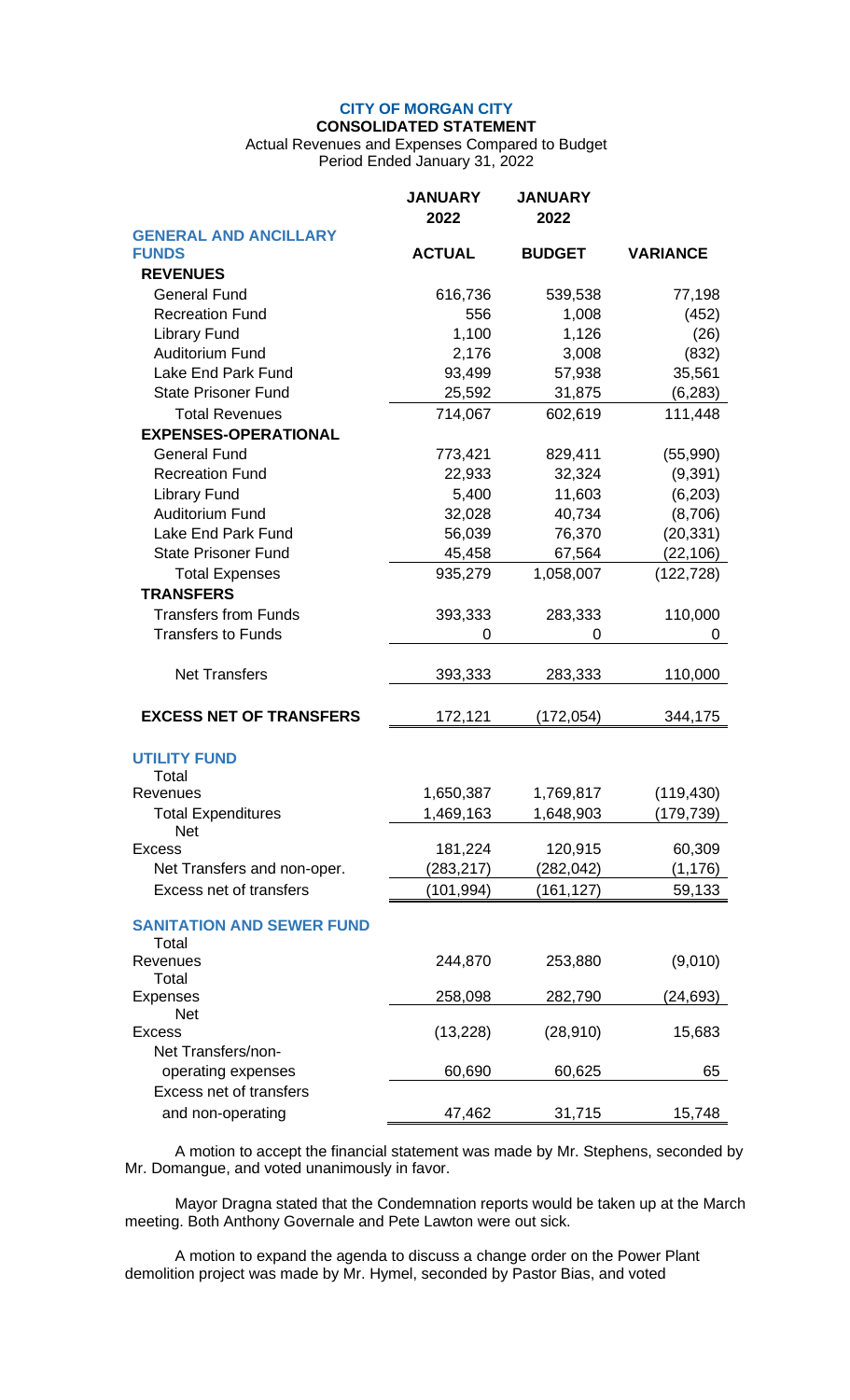unanimously in favor. Mayor Dragna stated that they calculated it would cost the City about \$100,000 to break up the cement and transport it to Lake End Park. The contractor, Bean Excavating and Dirt Work, already had all of their equipment on-site and stated that they would do the work for a \$70,000 reduction in the price paid to the City. This would bring the total price paid to the city down to \$381,800, whereupon,

Mr. Stephens offered the following Resolution, who moved for its adoption.

# RESOLUTION NO. R: 22-04

BE IT RESOLVED, by the City Council, the governing authority of the City of Morgan

City, that the Mayor be and he is hereby authorized, empowered, and directed in the name

of and on behalf of said municipal corporation, to execute Change Order Number 1 under

Contract Number R:21-19, between the City of Morgan City and Bean Excavating and Dirt

Work, for the Municipal Steam Plant Demolition project.

Mr. Hymel seconded the motion.

The vote thereon was as follows:

AYES: Stephens, Hymel, Bias, Domangue, Tamporello

NAYS: None

ABSENT: None

The resolution was therefore declared approved and adopted this 22<sup>nd</sup> day of

February, 2022.

/s/ Lee Dragna Lee Dragna Mayor

ATTEST:

/s/ Debbie Harrington Debbie Harrington Clerk

The next matter on the agenda was the engagement of the auditors, whereupon,

Mr. Hymel offered the following Resolution, who moved for its adoption.

# RESOLUTION NO. R: 22-05

WHEREAS, the firm of Kolder, Champagne, Slaven and Company, LLC submitted

an agreement letter for the examination of the financial statements of the City of Morgan City for the year ending December 31, 2021, and

WHEREAS, said agreement letter must be approved by the Louisiana Legislative Auditor,

NOW THEREFORE BE IT RESOLVED, by the City Council, the governing authority of the City of Morgan City, that the Mayor, be and he is hereby authorized, empowered, and directed to execute the letter agreement between the City and Kolder, Champagne, Slaven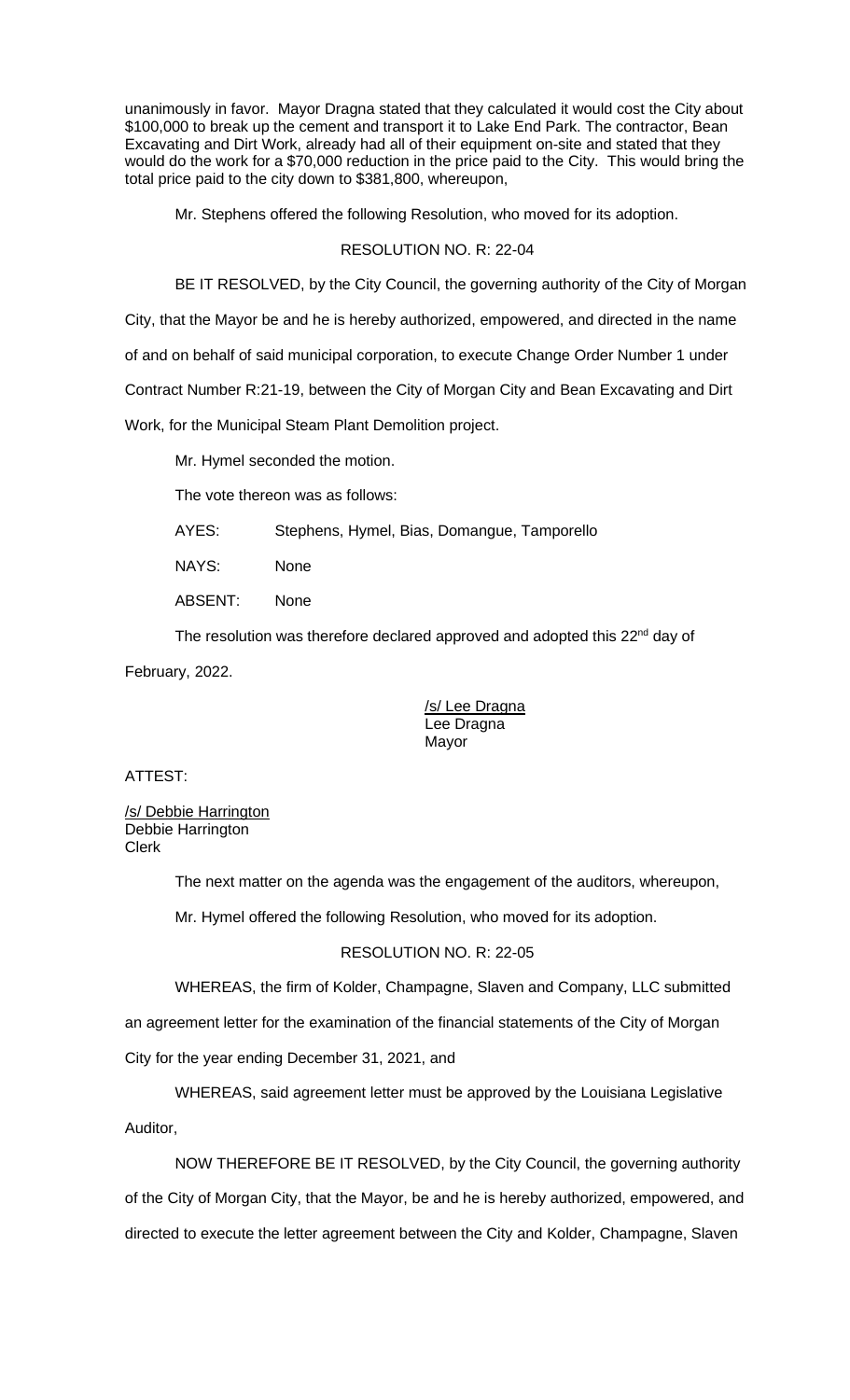and Company, LLC for the purpose of conducting an examination of the City's financial

statements for the year ending December 31, 2021.

Mr. Tamporello seconded the motion.

The vote thereon was as follows:

AYES: Hymel, Tamporello, Bias, Domangue, Stephens NAYS: None ABSENT: None ABSTAIN: None

The resolution was therefore declared approved and adopted this 22<sup>nd</sup> day of February, 2022.

> /s/ Lee Dragna Lee Dragna Mayor

ATTEST:

/s/ Debbie Harrington Debbie Harrington Clerk

Mayor Dragna stated that Mrs. Garber wanted to declare the swimming pool complex surplus to get it off of the books. The pumps were moved to the diesel plant in case they could be repaired; whereupon,

Pastor Bias offered the following Resolution, who moved for its adoption.

RESOLUTION NO. R: 22-06

BE IT RESOLVED, by the City Council, the governing authority of the City of Morgan City, that the Morgan City Swimming Pool Complex, including all buildings and components is hereby declared surplus and no longer needed.

Mr. Domangue seconded the motion.

The vote thereon was as follows:

AYES: Bias, Domangue, Hymel, Stephens, Tamporello NAYS: None ABSENT: None

The Resolution was therefore declared approved and adopted this 22<sup>nd</sup> day of February, 2022.

> /s/ Lee Dragna Lee Dragna, Mayor

ATTEST:

/s/ Debbie Harrington Debbie Harrington, Clerk

The next matter on the agenda was the Louisiana Municipal Gas Association Director and Alternate Director resolution; whereupon,

Mr. Domangue offered the following Resolution, who moved for its adoption.

RESOLUTION NO. R: 22-07

A RESOLUTION APPROVING THE APPOINTMENT OF A DIRECTOR AND AN ALTERNATE DIRECTOR TO REPRESENT THE CITY OF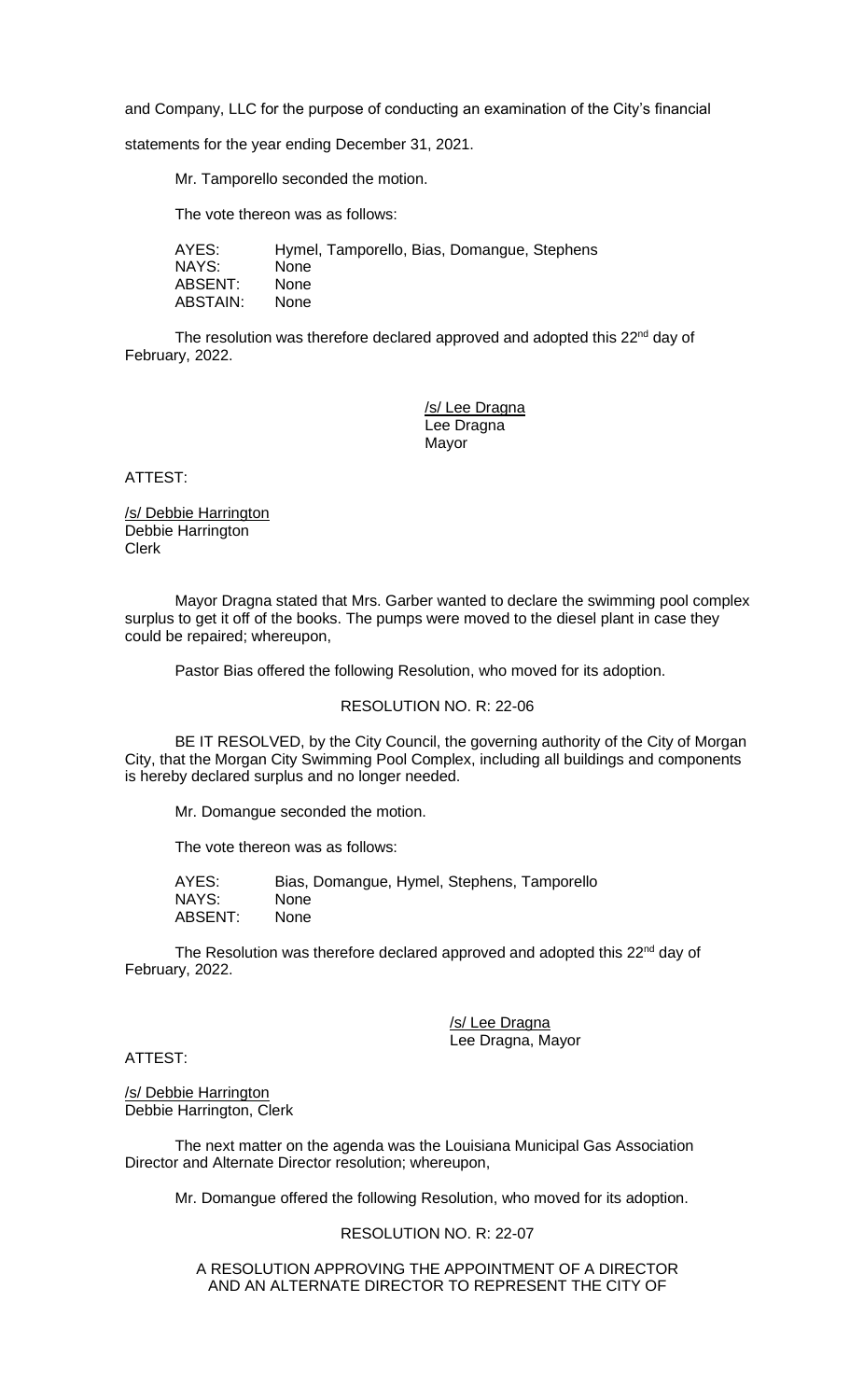# MORGAN CITY, STATE OF LOUISIANA, ON THE BOARD OF DIRECTORS OF THE LOUISIANA MUNICIPAL NATURAL GAS PURCHASING AND DISTRIBUTION AUTHORITY AS PROVIDED BY CHAPTER 10-B OF TITLE 33 OF LOUISIANA REVISED STATUTES OF 1950.

WHEREAS, the City of Morgan City, State of Louisiana, has previously become a member of the Authority in accordance with the Act; and

WHEREAS, pursuant to Section 4546.2 of the Act, the governing authority of the City of Morgan City, State of Louisiana, desires to approve the appointment of William Cefalu to serve as Director of the Authority and to approve the appointment of Lee Dragna, to serve as an alternate Director to act in the absence of the director herein above named;

NOW THEREFORE BE IT RESOLVED, by the governing authority of the City of Morgan City, State of Louisiana, acting in such capacity:

Section 1. That, pursuant to the Act, the appointment of William Cefalu to serve as a Director of the Authority for a term of four (4) years from the date hereof is approved and that the appointment of Mayor Lee Dragna, III to serve as an alternate Director, for like term, to act in the absence of the director is approved.

Section 2. That this resolution shall take effect immediately.

Mr. Tamporello seconded the motion.

The vote thereon was as follows: AYES: Domangue, Tamporello, Bias, Hymel, Stephens NAYS: None<br>ABSENT: None ABSENT:

The resolution was therefore declared approved and adopted this 22<sup>nd</sup> day of February, 2022.

> /s/ Lee Dragna Lee Dragna Mayor

ATTEST:

/s/ Debbie Harrington Debbie Harrington Clerk

The public hearing for the Surplus and Sale of the property near New Zorah Baptist Church was opened. Pastor Terry Joseph stated that they were interested in expanding the building to make classrooms for the children to receive more education; whereupon,

This ordinance was introduced with a first reading on December 28, 2021 and a second reading on January 25, 2022. Published by title on January 28, 2022.

Mr. Stephens offered the following ordinance, who moved for its adoption.

### ORDINANCE NO. 22-01

BE IT ORDAINED, by the City Council, the governing body of the City of Morgan City, Louisiana, in regular session convened this 22<sup>nd</sup> day of February, 2022 that:

### SECTION 1:

Pursuant to Louisiana Revised Statutes 33:4712, the Mayor and Council of the City of Morgan City hereby declares the below described real property to be not needed for public purposed and shall therefore be sold at private or public sale in accordance with the law.

### SECTION 2:

The said property is without use to the City; its sale will place the property back in commerce and be subject to taxation in accordance with the law.

### SECTION 3:

The sale shall be for a price not less than that established by appraisal by a certified appraiser, payable in cash at the closing of this act of sale.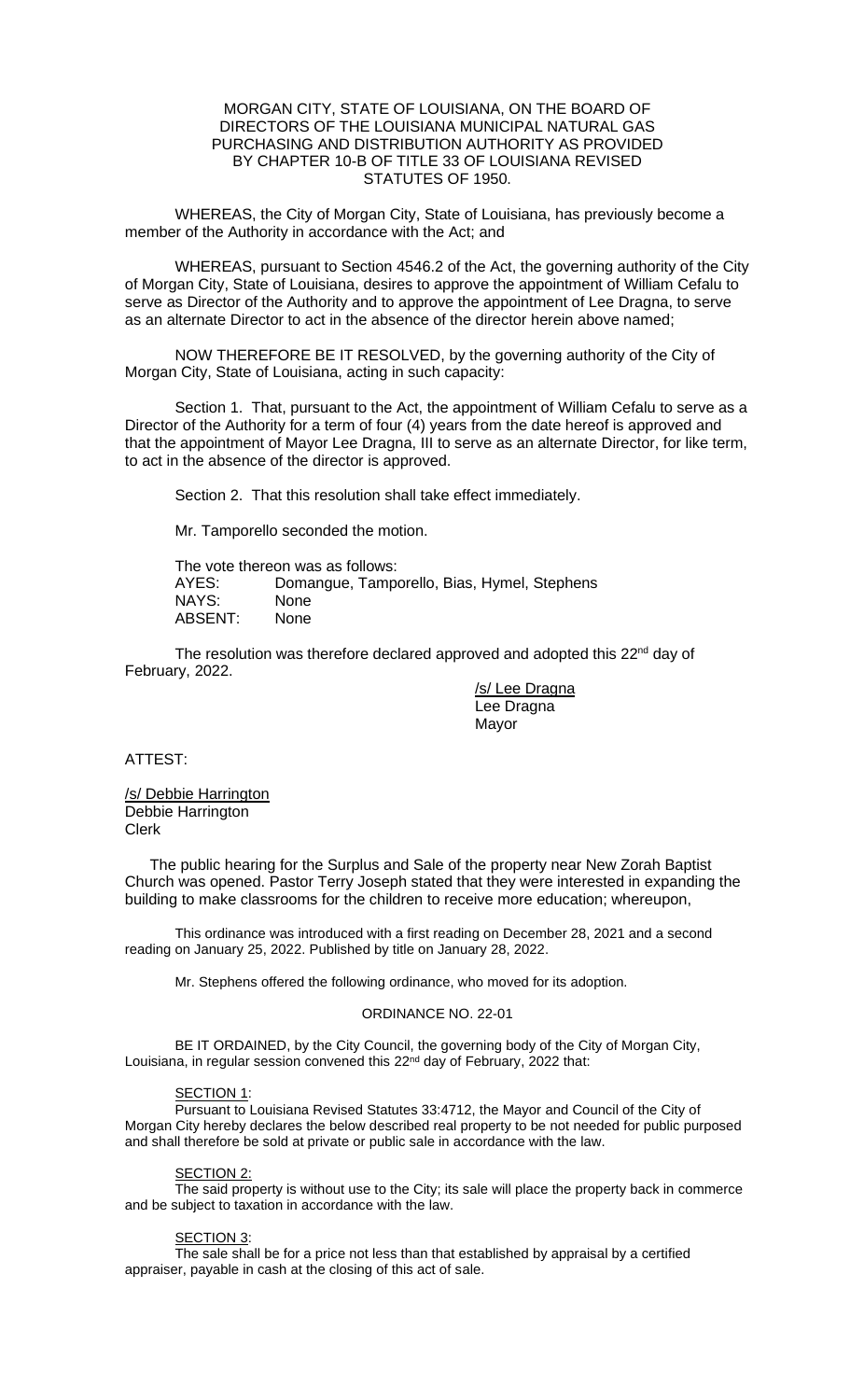### SECTION 4:

The property is described as follows:

That certain parcel of land lying and being situated in the City of Morgan City, St. Mary Parish, Louisiana, and being a .060-acre (2,650 Sq. Ft.) parcel of vacant land located within Jones Annex, Block B, Section, Township 16. Range 12, Morgan City, Louisiana, being more particularly described as follows: 17.00' (Seventeen feet) along Julia Street, 155.00' (One hundred fifty five feet) along parcels 3194361115.00, 3194361117.00, 3194361118.00, 17.00' (Seventeen feet) along Ash Street and 155.00' (One hundred fifty five feet) along parcel 3194361112.00. Attached plat map titled, *New Zorah Baptist Church Surplus Property Sale*, dated December 20, 2021.

#### SECTION 5:

The Mayor is hereby authorized and directed to execute any and all documents necessary in carrying out the intent and purpose of this ordinance.

#### SECTION 6:

All laws or parts of laws in conflict with this ordinance are hereby repealed.

#### SECTION 7

Should any section, paragraph, sentence, clause, or phrase be declared unconstitutional or repealed for any reason, the remainder of the ordinance shall not be affected hereby. That all laws or parts of law in conflict with this ordinance be and the same are repealed. This ordinance shall take effect immediately after passage within the time prescribed by law.

Pastor Bias seconded the motion.

The vote thereon was as follows: AYES: Stephens, Bias, Domangue, Hymel, Tamporello NAYS: None<br>ABSENT: None ABSENT:

Certified approved and adopted this 22<sup>nd</sup> day of February, 2022.

Delivered to Mayor at 12:45 pm, this 24<sup>th</sup> day of February, 2022.

/s/ Debbie Harrington Debbie Harrington, Clerk

Approved this 24<sup>th</sup> day of February, 2022.

/s/ Lee Dragna Lee Dragna, Mayor

Received from Mayor at 1:45 pm on February 24, 2022.

/s/ Debbie Harrington Debbie Harrington, Clerk

Published: March 2, 2022

Mayor Dragna stated that there was one opening for the Housing Authority Board if anyone knew of someone who may want to serve.

Pastor Bias stated that some residents were trying to get a Pop Warner Football league back in the City. He asked Mrs. Garber to see what kind of money she could come up with to get the league going again. He suggested that they may try to do it parish-wide. Mr. Barry Walker, Sr. asked if the City could get back the 13 and 14-year-old baseball league. He knew that some kids were not playing with the Junior High and he felt that a lot of kids not playing travel ball needed something to do. Mr. Hymel stated that travel ball had taken most of the players and killed recreational sports. He stated he would love to see the league started again. Mr. Solar stated that his son was in the age group when the Sheriff's League was dissolved. They did not have enough participants to make two teams. Mayor Dragna stated that the Recreation Department should take applications with no registration fee to see if there was an interest in the 13 and 14-year-old baseball league. Ifenough participants registered they would collect the fees and draft the teams. Mr. Walker said that parents with two or three children could not afford the price of registration. Mr. Barbier stated that one of the main problems was that there was no interest from children in participating. Two years ago the Recreation Department offered Biddy Basketball registration for free and the increase in the total members of the league was two children. This year the participation was average. He said junior high is now sixth, seventh, and eighth grades so it cut out more